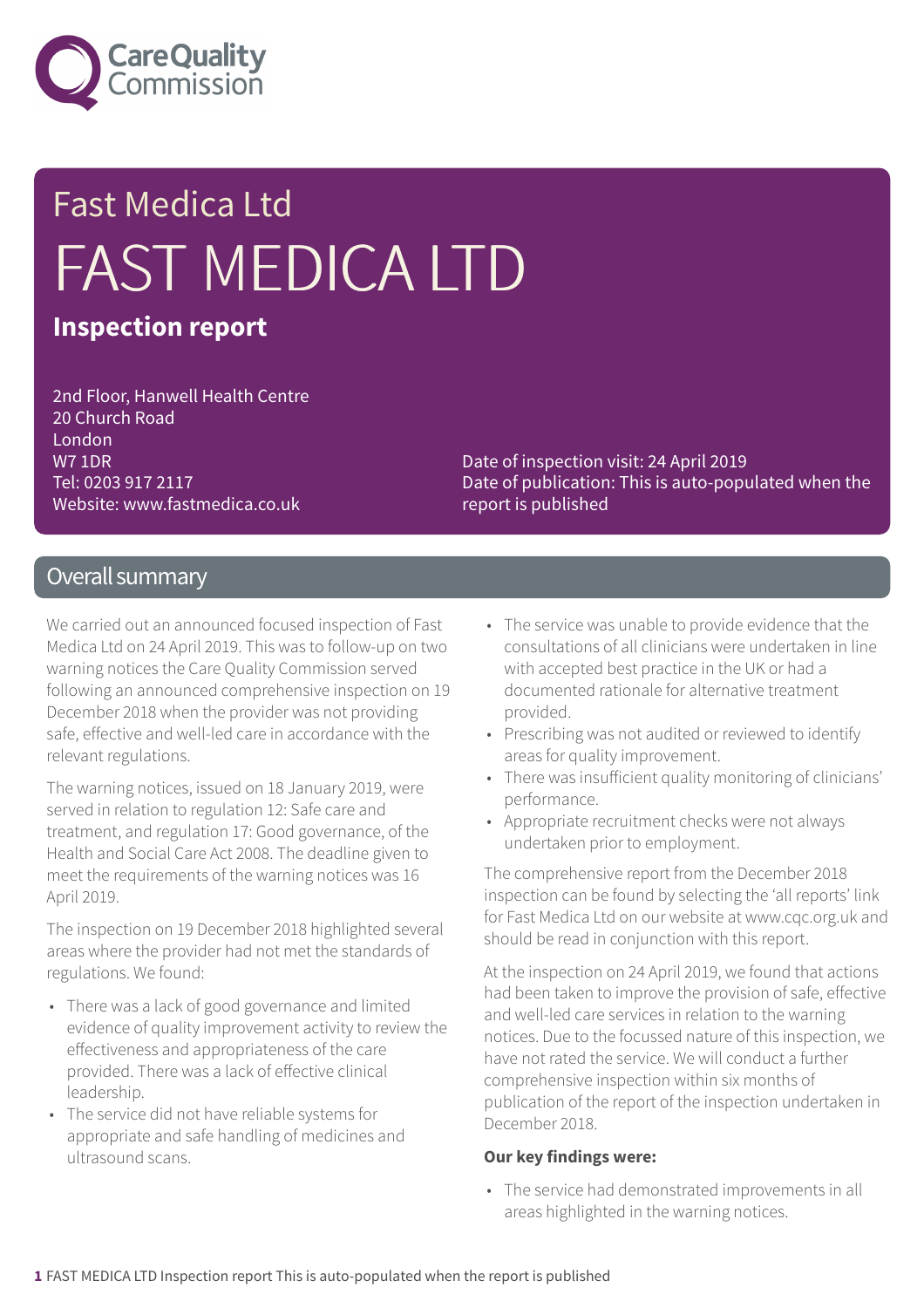## Summary of findings

- The service had appointed a clinical lead to ensure the delivery of safe and effective care.
- The service had reviewed and improved their clinical governance systems.
- The service had implemented reliable systems for appropriate and safe handling of medicines and the ultrasound scans.
- Service specific policies were reviewed and updated.
- The service was involved in quality improvement activity.
- The service had implemented systems to undertake quality monitoring of clinicians' performance including the handling of ultrasound scans.
- Consultation notes and the scan results were documented in the English language, which included complete, legible and accurate information in an accessible way.
- The service had developed a clinical risk management template to consider how they would manage the risk when consent to share information was not given.
- The service had taken steps to improve recruitment processes.
- The service had implemented a formal monitoring system to ensure that regular safety checks had been undertaken by the host who was responsible for managing the premises.
- We noted that the previous Care Quality Commission inspection report had not been shared on the service's website. However, the service informed us that it was shared on the service's website a day after the inspection and we noted it was shared on the website.

**Dr Rosie Benneyworth BM BS BMedSci MRCGP**Chief Inspector of Primary Medical Services and Integrated Care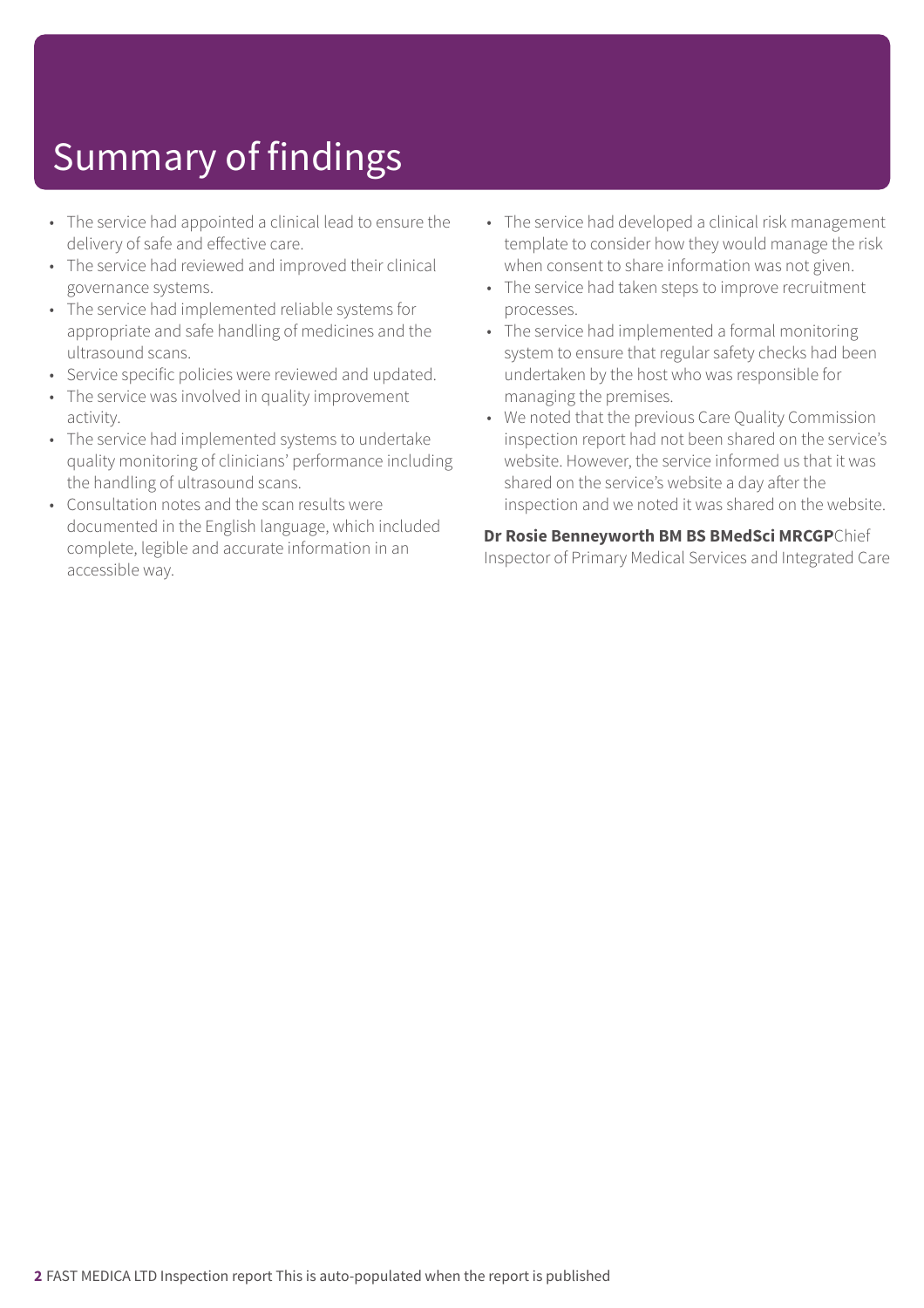

# FAST MEDICA LTD **Detailed findings**

### Background to this inspection

Fast Medica Ltd is an independent clinic in the London Borough of Ealing and provides private primary medical services.

Fast Medica Ltd started in March 2018 and has two directors who run the service. The service uses a number of self-employed doctors. All doctors are on the General Medical Council (GMC) register and have indemnity insurance to cover their work. Medical consultations and diagnostic tests are provided by the clinic however no surgical procedures are carried out.

The service is run by two directors, supported by a practice manager and a head receptionist.

Services are provided from: Fast Medica Ltd, 2nd Floor, Hanwell Health Centre, 20 Church Road

London, W7 1DR. We visited this location as part of the inspection on 24 April 2019.

Our inspection team was led by a CQC lead inspector**.**The team included a GP specialist adviser.

Online services can be accessed from the practice website: www.fastmedica.co.uk.

The service offers services for adults and children. Most of the patients seen at the service are from the Polish speaking community.

The service offers general practice services and gynaecology services including scans for babies. On average they offer 30 general practitioner consultations per month, 105 gynaecologist consultations per month and 100 scans per month (a combination of scans for babies, non-pregnant women and other scans).

In addition, the service offers consultations with Cardiologist, Dermatologist, Sexual Health Practitioner, Respiratory Physician, Allergist, Diabetologist, Endocrinologist, Paediatrician, Urologist, Cryotherapy and Psychiatrist.

The service has core opening hours from 9am to 9pm Monday to Saturday and 9am to 3pm Sunday.

The service is registered with the Care Quality Commission to provide the regulated activities of diagnostic and screening procedures, treatment of disease, disorder and injury, and surgical procedures. This service is registered with CQC under the Health and Social Care Act 2008 in respect of the services it provides.

#### **How we inspected this service**

Pre-inspection information was gathered and reviewed before the inspection. We spoke with the registered manager, a practice manager and three doctors. We looked at records related to patient assessments and the provision of care and treatment. We also reviewed documentation related to the management of the service.

We carried out an announced follow up focused inspection of Fast Medica Ltd on 24 April 2019. This inspection was carried out to review in detail the actions taken by the provider in relation to the two warning notices issued by the Care Quality Commission on 18 January 2019 and to confirm that the provider was now meeting legal requirements.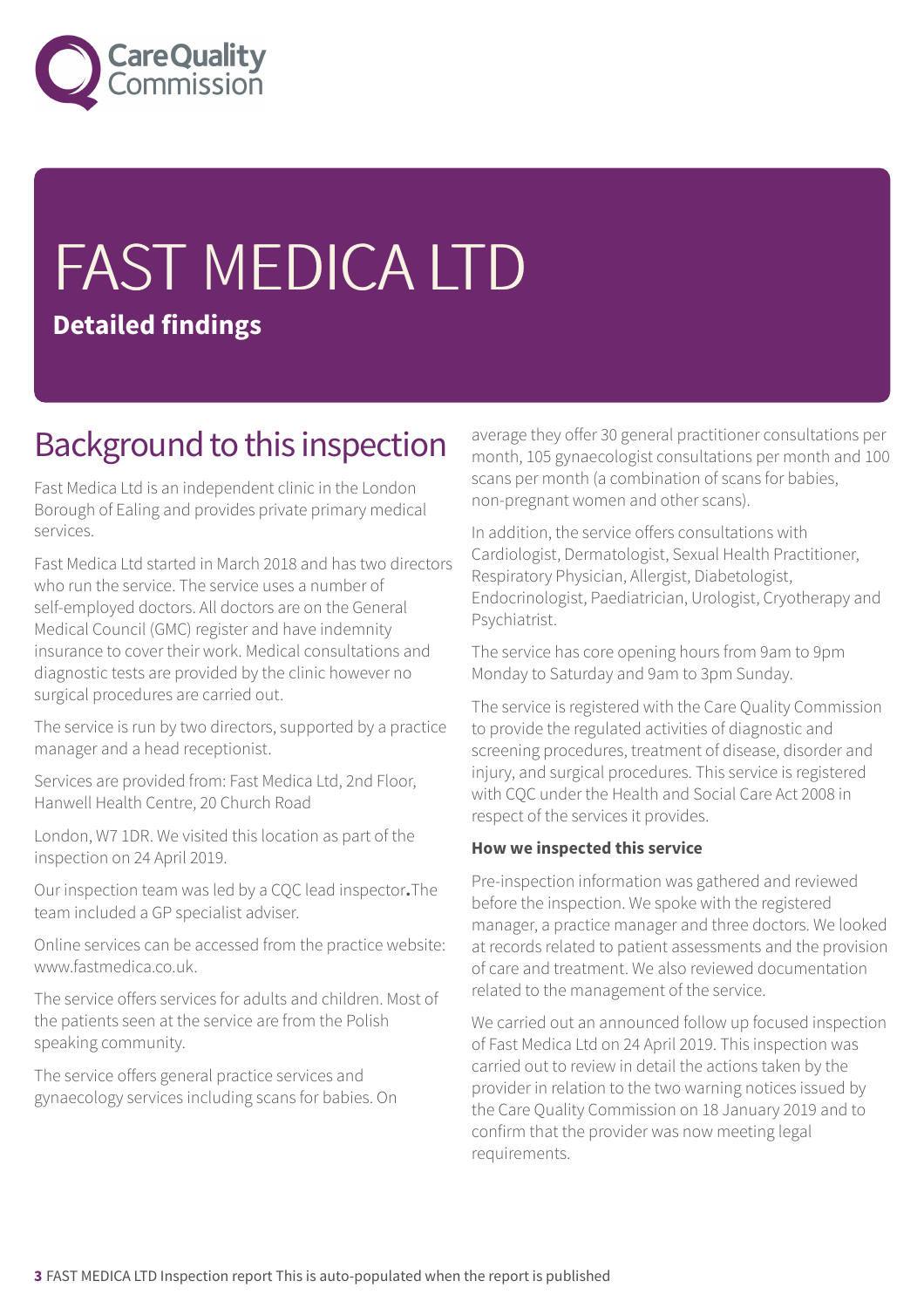### Are services safe?

### **Our findings**

When we inspected the practice in December 2018, we found that this service was not providing safe care in accordance with the relevant regulations. Specifically, we found:

- The service did not have reliable systems for appropriate and safe handling of medicines.
- Prescribing was not audited or reviewed to identify areas for quality improvement.
- Information needed to deliver safe care and treatment was not always available to the relevant staff in a timely manner.
- They had not always undertaken appropriate recruitment checks prior to employment.
- There was no documented fire evacuation plan specific to the service. The provider did not carry out a risk assessment to identify how staff could support patients with mobility problems to vacate the premises.
- The service did not have any formal monitoring system in place to ensure that regular safety checks had been undertaken by the host who was responsible for managing the premises.

At this inspection in April 2019, we found improvements had been made.

### **Safety systems and processes**

### **The service had systems to keep people safe and safeguarded from abuse.**

- There was a recruitment policy in place to carry out staff checks, including checks of professional registration where relevant, on recruitment and on an ongoing basis. We found that the records of Disclosure and Barring Service (DBS) checks, qualifications and registration with the appropriate professional body were available on the day of inspection. (DBS checks identify whether a person has a criminal record or is on an official list of people barred from working in roles where they may have contact with children or adults who may be vulnerable).
- The service had developed a health questionnaire and a health declaration statement as part of health checks during the recruitment process. The service had not recruited any new staff since the previous inspection.

However, they had asked all existing staff to complete relevant health checks to ensure satisfactory information was collected about any physical or mental health conditions.

• The service had ensured two recent references were collected for all existing staff to evidence satisfactory conduct in previous employment.

#### **Information to deliver safe care and treatment**

### **Staff had the information they needed to deliver safe care and treatment to patients.**

- Individual care records were written and managed in a way that kept patients safe. The care records we saw showed that information needed to deliver safe care and treatment was available to relevant staff in an accessible way.
- The service had systems for sharing information with the NHS GP (for patients who do consent to share information with their GP) to enable them to deliver safe care and treatment. The service had reviewed contents of the registration form to ensure that the patients must actively need to opt out by ticking the box if they did not wish to share information with their GP.

### **Safe and appropriate use of medicines**

### **The service had implemented reliable systems for appropriate and safe handling of medicines.**

- The service had taken steps to address the concerns raised during the previous inspection.
- The service had carried out medicines audits to ensure prescribing was in line with best practice guidelines for safe prescribing.
- The service informed us they did not prescribe or store any controlled drugs. The service had updated its medicines policy to reflect this.
- The service had a policy not to prescribe proactively any high risk medicines which required regular monitoring and advised the patients to contact their NHS GP or other private consultants. The service had implemented regular audits to check and monitor whether medicines were prescribed in line with legal requirements and current national guidance.
- The service had a documented antibiotic prescribing protocol to support good antimicrobial stewardship in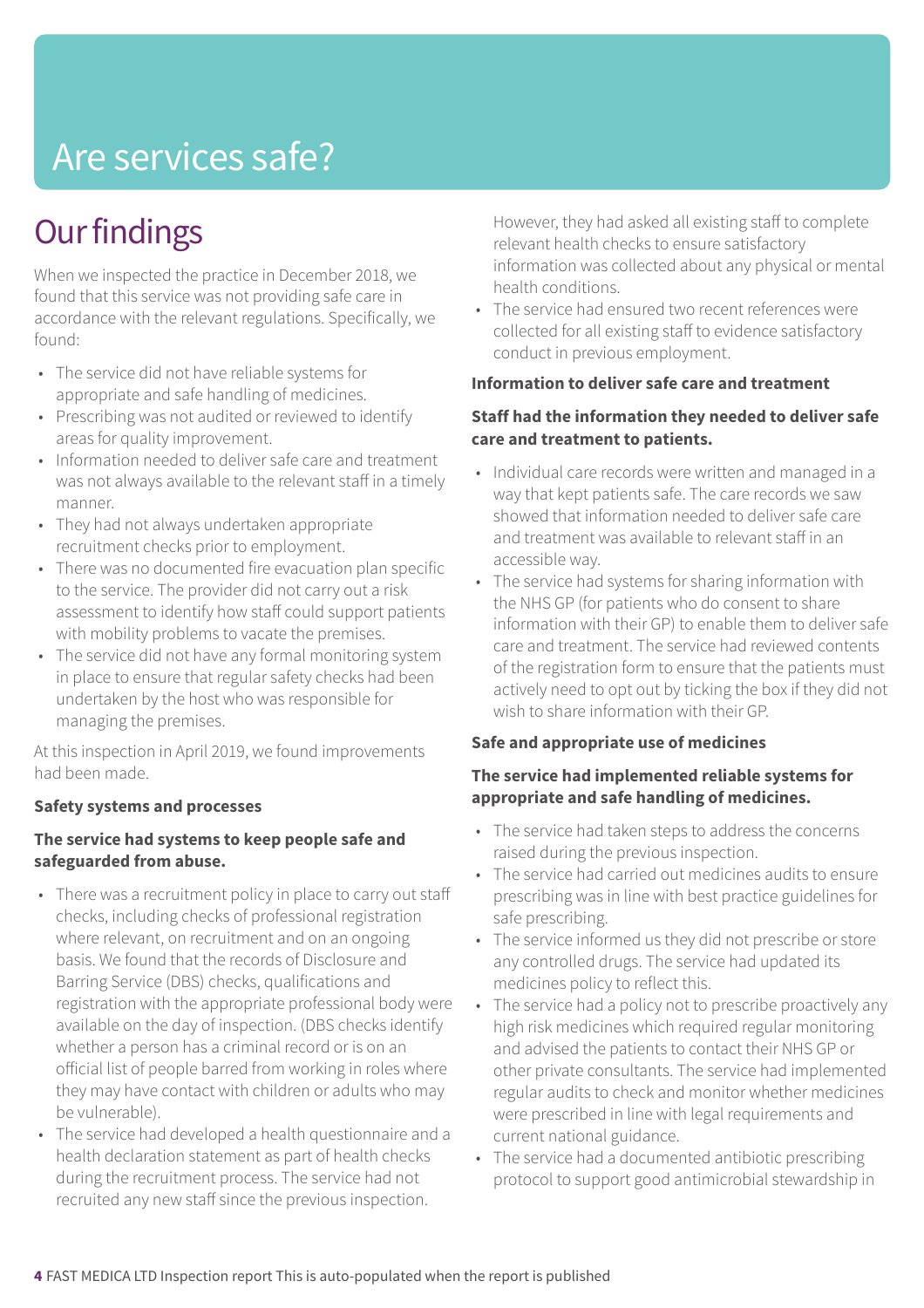### Are services safe?

line with local and national guidance. Processes were in place to check and monitor whether the doctors were following this antibiotic prescribing protocol appropriately.

• The service had a documented repeat prescribing policy. The provider informed us repeat prescriptions were issued for up to two months. Patients were advised to attend a follow up appointment with the service as required, without which the doctors would not prescribe further medicines.

#### **Track record on safety and incidents**

#### **The service had a good safety record.**

- The service was renting space in shared premises and developed a formal monitoring system to ensure that regular safety checks had been undertaken by the host who was responsible for managing the premises.
- The service had up to date fire risk assessment in place and the host was carrying out regular fire safety checks.
- The service had developed a fire evacuation plan specific to the service. We noted the fire evacuation plan had not included satisfactory information or they did not carry out a documented risk assessment to identify how staff could support patients with mobility problems to vacate the premises. However, a week after the inspection, the service had shared a documented fire evacuation plan including how to support patients with mobility problems during a fire incident.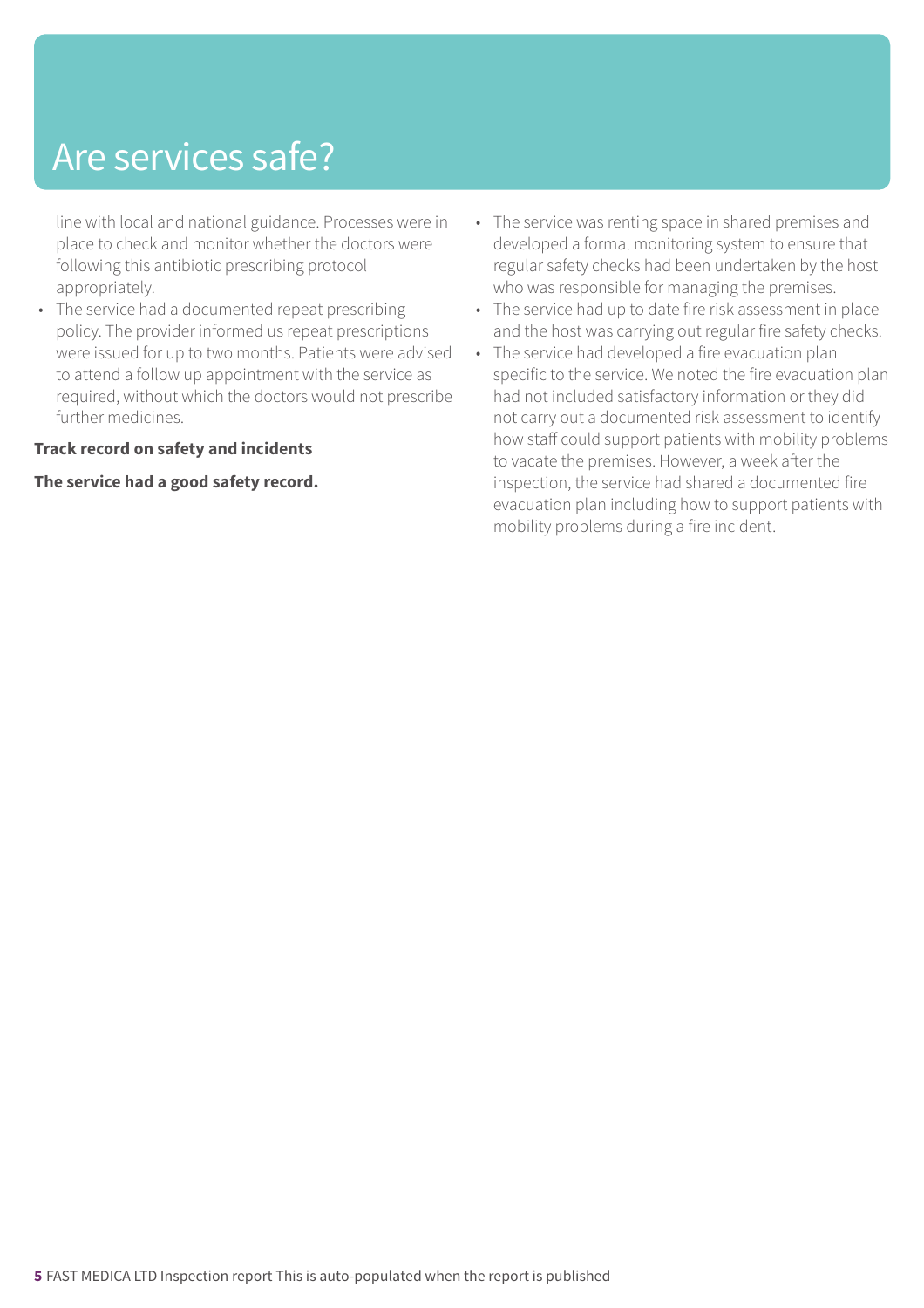### Are services effective?

(for example, treatment is effective)

### **Our findings**

When we inspected the practice in December 2018, we found that this service was not providing effective services in accordance with the relevant regulations. Specifically, we found:

- The service was unable to provide evidence that the consultations of all clinicians were undertaken in line with accepted best practice in the UK or had a documented rationale for alternative treatment provided.
- The service did not have effective systems for appropriate and safe handling of ultrasound scans.
- The limited information was available in the consultation notes. Most of the scan results were documented in the Polish language or mixed notes were documented in both English and Polish languages.
- The service was not actively involved in quality improvement activity.

At this inspection in April 2019, we found improvements had been made.

### **Effective needs assessment, care and treatment**

### **The service had systems to keep clinicians up to date with current evidence based practice.**

- We saw evidence that clinicians assessed needs and delivered care and treatment in line with current legislation, standards and guidance (relevant to their service).
- The service had advised all the doctors to provide a documented rationale for alternative treatment provided when it had not been prescribed in accordance with national UK guidelines.
- We reviewed 22 examples of medical records which demonstrated that patients' needs were fully assessed and they received care and treatment supported by clear clinical pathways and protocols. The outcomes of each assessment were clearly recorded, and the clinical notes had included appropriate information in an accessible way. Consultation notes and the scan results were documented in the English language.
- The provider had reviewed a protocol for safe handling of ultrasound scans and included appropriate information to ensure the effective management and handling of ultrasound scans. The service had carried

out a medical notes audit to check the quality of clinical records and assessments to ensure the British Medical Ultrasound Society (BMUS) guidelines were followed correctly.

• The service had developed a clinical risk management template to consider how they would manage the risk (when consent to share information was not given) if a significant abnormality was detected during the baby scans.

### **Monitoring care and treatment**

### **The service was involved in quality improvement activity**.

We saw the service had implemented an effective system to assess and monitor the quality and appropriateness of the care provided.

- The service had carried out clinical audits to ensure effective monitoring and assessment of the quality of the service.
- There was evidence of quality improvement activity to review the effectiveness and appropriateness of the care provided. For example, the service had carried out audits of clinical records to monitor the appropriateness of the care provided which included to ensure treatment options were discussed and decisions documented in the English language. The service had reviewed the template after the initial audit and a follow up audit was planned in the future.
- The service had carried out prescribing audits to monitor the individual prescribing decisions.
- The service was not responsible for managing patients with long-term conditions and they were referred to their NHS GP or other private consultants with their consent.
- Patients' health was monitored to ensure medicines were being used safely and followed up on appropriately. Patients were required to attend a periodic check with the service, without which the doctor would not prescribe further medicines.
- The doctor advised patients what to do if their condition got worse and where to seek further help and support.

#### **Coordinating patient care and information sharing**

• Before providing treatment, the doctor at the service ensured they had adequate knowledge of the patient's health, any relevant test results and their medicines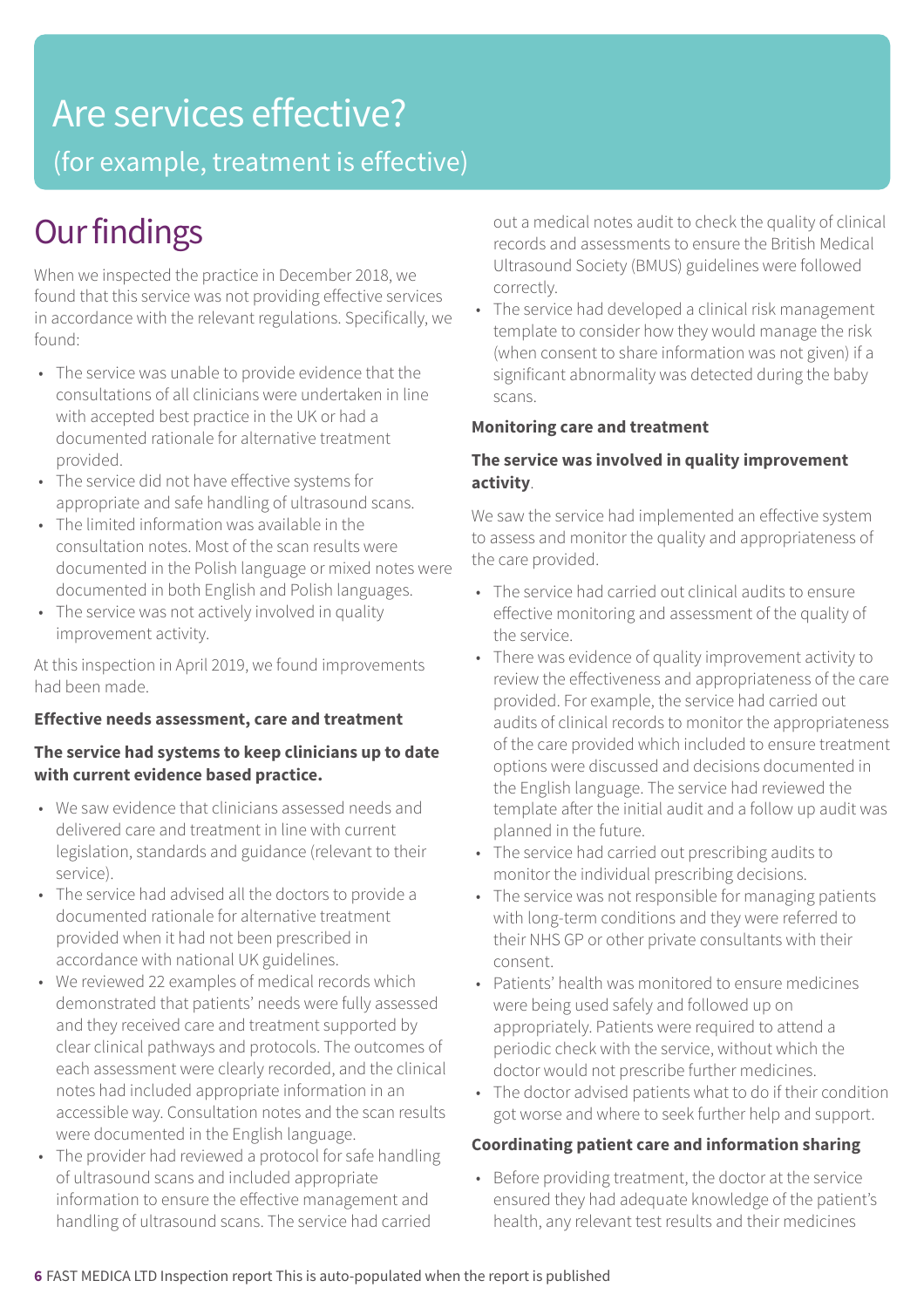### Are services effective?

### (for example, treatment is effective)

history. The service informed us they would signpost patients to more suitable sources of treatment where this information was not available to ensure safe care and treatment.

- All patients were asked for consent to share details of their consultation and any medicines prescribed with their registered GP on each occasion they used the service.
- When a patient contacted the service, they were asked if the details of their consultation could be shared with their NHS GP. If the patient did not agree to the service sharing information with their GP, then in case of an emergency the provider discussed this again with the

patient to seek their consent. We saw an example of consultation notes having been shared with the GP with the appropriate patient consent. The service had developed a protocol for following up on patients who have been referred back to their NHS GP.

- The service had developed a clinical risk management template to consider how they would manage the risk when consent to share information was not given.
- Patient information was shared appropriately, and the information needed to plan and deliver care and treatment was available to relevant staff in a timely and accessible way.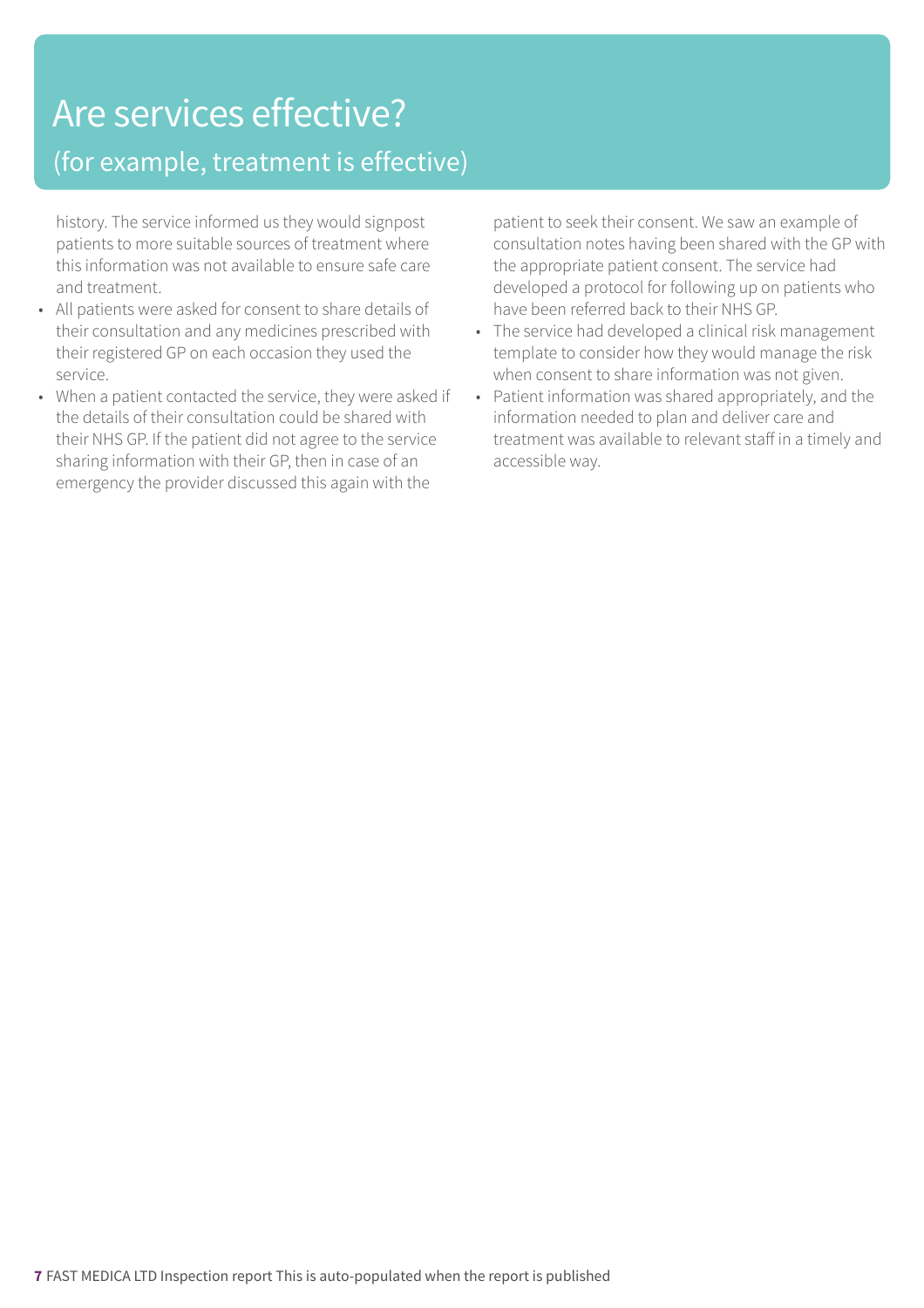### Are services well-led?

(for example, are they well-managed and do senior leaders listen, learn and take appropriate action?)

### **Our findings**

When we inspected the practice in December 2018, we found that this service was not providing well-led care in accordance with the relevant regulations. Specifically, we found:

- There was a lack of effective clinical leadership.
- There was a lack of good governance and limited evidence of quality improvement activity to review the effectiveness and appropriateness of the care provided.
- There was insufficient quality monitoring of clinicians' performance.
- Some policies and protocols did not include sufficient information.

At this inspection in April 2019, we found improvements had been made.

### **Leadership capacity and capability**

### **Leaders had the capacity and skills to deliver high-quality, sustainable care.**

- The service had appointed one of the doctors (also the director) the clinical lead (from 4 January 2019) to ensure the delivery of high-quality, sustainable care.
- The registered manager and the doctors we spoke with were knowledgeable about issues and priorities relating to the quality and future of services.

#### **Governance arrangements**

The service had reviewed and amended their clinical governance systems. At this inspection, we found improvements had been made.

- Structures, processes and systems to support good governance and management were clearly implemented. For example, the service had carried out audits to ensure safe prescribing guidelines were followed. They had developed a documented repeat prescribing policy. They had carried out prescribing audit to monitor the quality of prescribing.
- The service had carried out clinical notes audit to monitor that the clinicians had maintained an accurate, complete and contemporaneous record in respect of each service user. This included a record of the care and treatment provided to the service user and of decisions taken in relation to the care and treatment provided.
- Staff were clear on their roles and accountabilities.
- The service had reviewed and updated policies, procedures and activities to ensure safety and assured themselves that they were operating as intended.
- The service held regular clinical governance meetings.

#### **Managing risks, issues and performance**

### **There were clear and effective processes for managing risks, issues and performance.**

- The service had taken steps and implemented appropriate systems to identify, understand, monitor and address current and future risks including risks to patient safety.
- The service identified, assessed and managed clinical and environmental risks related to the service provided.
- There were systems in place to monitor the overall performance of the service.
- The service had taken steps to monitor and review clinical activity effectively. The service had implemented systems to undertake quality monitoring of clinicians' performance including the handling of ultrasound scans. Individual prescribing and diagnostic decisions were reviewed by the service to assure themselves that treatment was given appropriately. There was evidence of regular clinical supervision and support. The doctors we spoke with on the day of the inspection confirmed this.
- Clinical audits had been carried out to monitor and improve quality.
- The service held regular staff team meetings and peer support meetings.
- The service had developed a Medical Advisory Committee (MAC) to review the performance of all practitioners.

### **Appropriate and accurate information**

### **The service acted on appropriate and accurate information.**

- Quality and operational information was used to ensure and improve performance.
- Patient assessments, treatments and medications were clearly recorded in an accessible way. We reviewed assessment records where a diagnosis was made. We found that the assessments included clear information and recommendations. The doctors were able to access notes from all previous consultations.